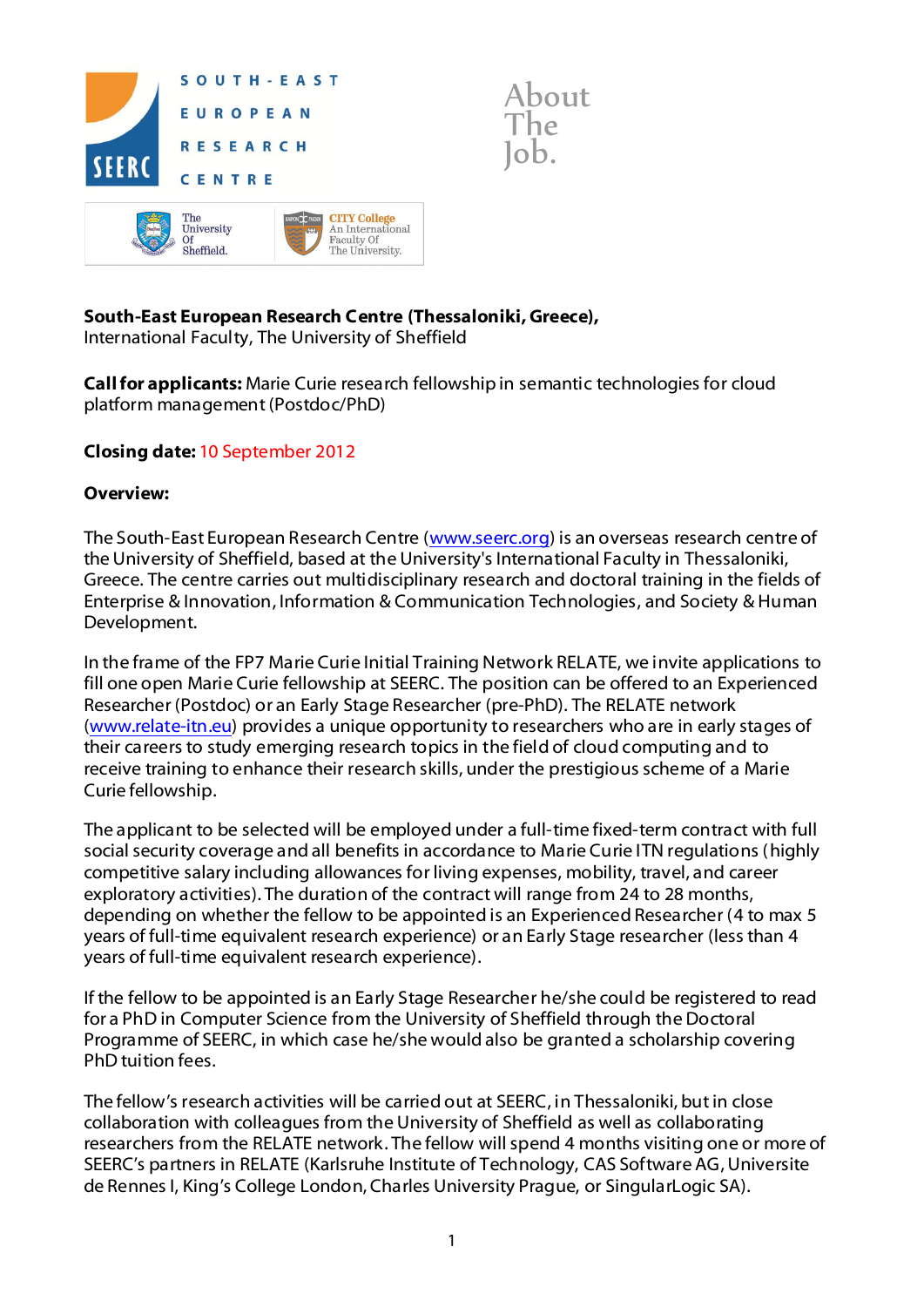The fellow will join the Information & Knowledge Management research group at SEERC [\(www.seerc.org/ikm\)](http://www.seerc.org/ikm) and will work on developing methods and tools for improving the management of cloud-based service delivery platforms using Semantic Web technologies and ontology-driven software engineering methodologies. The group is already active in a number of closely related research themes, such as ontology-driven governance, policy compliance and self-management in cloud application platforms and cloud brokers.

### **Eligibility criteria**

In accordance to the eligibility regulations for Marie Curie Initial Training Networks, the fellows to be appointed must not have resided or carried out their main activity in the host organisation's country (Greece) for more than 12 months in the 3 years immediately prior to the appointment date. Short stays such as holidays are not taken into account.

In addition:

- Experienced Researchers: (i) should hold (or be close to obtaining) a PhD degree in Computer Science or a related area, and (ii) should have less than 5 years of full-time equivalent research experience at the time of their appointment (an applicant's period of full-time study towards obtaining a PhD is considered full-time equivalent research experience).
- Early Stage Researchers: (i) must have not yet been awarded a doctoral degree, (ii) must be, at the time of recruitment, in the first four years (fulltime equivalent) of their research careers, measured from the date they obtained the degree which would formally entitle them to embark on a doctorate, (iii) should hold a good first degree in Computer Science or related area, and a postgraduate degree in Computer Science, Software Engineering or relevant.

Applicants are expected to have an outstanding research record, be highly motivated and proactive, have excellent organisation and communication skills, and be eager to disseminate research results through publications and presentations at international conferences and seminars. Fluency in English is a prerequisite. Applicants for the PhD positions are specifically required to have an IELTS point score of 6.5 or above.

### **Job description**

### **Main duties and responsibilities:**

- Conduct research into the design and development of novel methods and tools for ontology-driven engineering and management of cloud service delivery platforms, in collaboration with researchers from SEERC and the RELATE network.
- Undertake reporting requirements for the project, present results to collaborators, to members of the research group and to external audiences.
- Prepare papers for journals/presentations either in-house or at national/international conferences or seminars to disseminate research findings.
- **Write supporting documents to contribute to the work of the research group, e.g.** reports, interim reports and grant applications.
- Assist with supervision and training of junior members of the group (for Postdoc applicants).
- **EXP** Carry out administrative roles as required; arranging project progress meetings, etc.
- Read academic papers, journals and textbooks and attend conferences to keep abreast of developments.
- Any other duties, commensurate with the post and Marie Curie ITN regulations.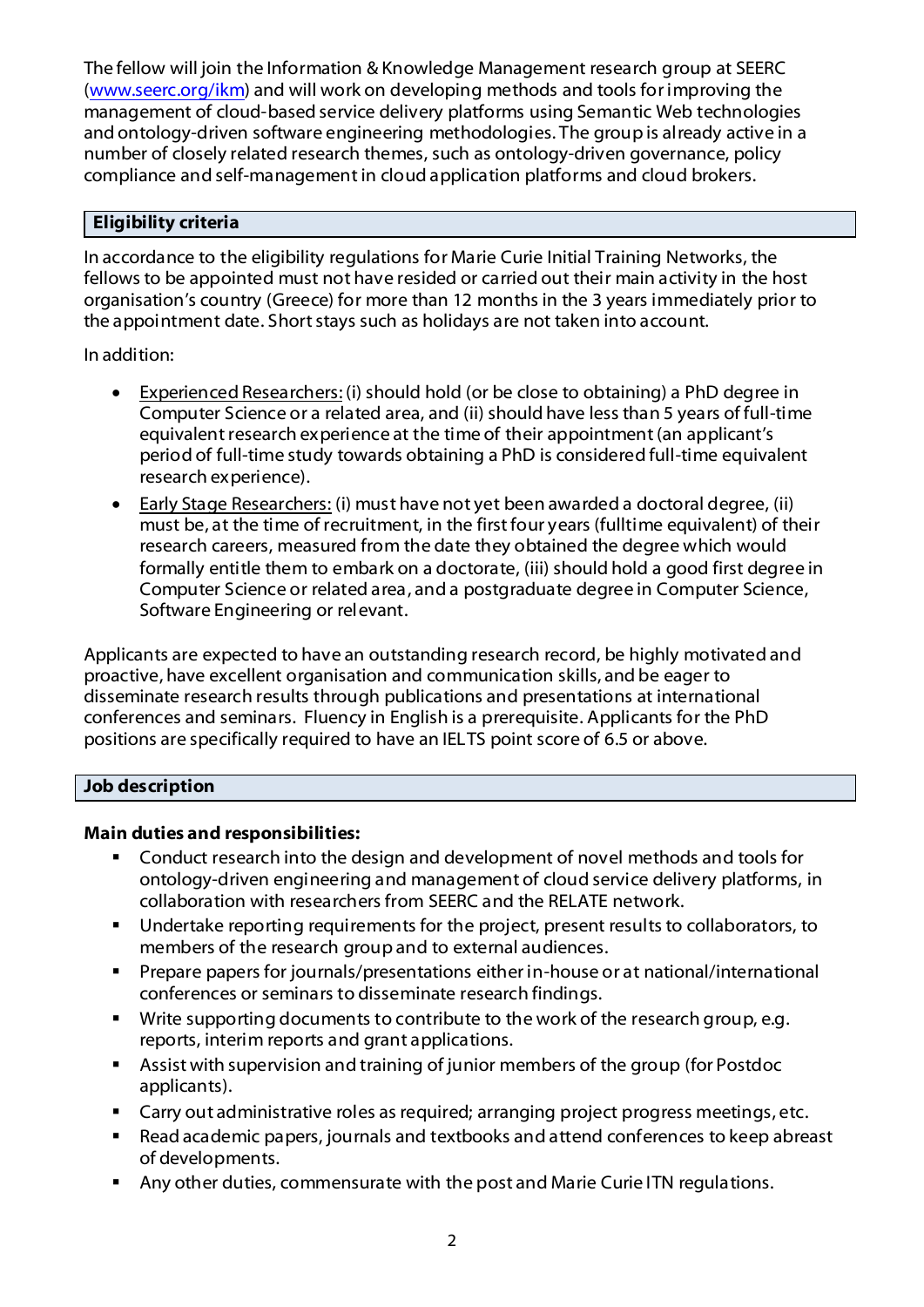## **Planning and organising:**

- Plan for specific aspects of research programmes. Timescales range from 1-6 months in advance.
- If given a particular problem/hypothesis to examine, plan for own contribution up to 3 months ahead, incorporating issues such as the availability of resources, deadlines, project milestones and overall research aims. Design individual experiments weekly.
- **Coordinate and liaise with other members of the research group over work progress.** Supervise research team/activities if required.
- Continuously monitor and check results. The unpredictability of research means that daily planning needs to accommodate new developments.
- Plan several months in advance to meet deadlines for journal publications and to prepare presentations and papers for conferences.

#### **Person specification**

Applicants should demonstrate evidence of the following criteria in their applications. We will use a range of selection methods to measure candidates' abilities in these areas including reviewing your on-line application, seeking references, inviting short-listed candidates to interview and other forms of assessment action relevant to the post.

| <b>Criteria</b>                                                     | <b>Essential</b> | <b>Desirable</b> |
|---------------------------------------------------------------------|------------------|------------------|
| <b>Qualifications and experience</b>                                |                  |                  |
| For both Early Stage and Experienced Researcher applicants: Good    |                  |                  |
| first degree in Computer Science or related area.                   |                  |                  |
| For Early Stage Researcher applicants: Good postgraduate degree in  |                  |                  |
| Computer Science, Software Engineering or related.                  |                  |                  |
| For Experienced Researcher applicants: PhD degree (or close to      | $\checkmark$     |                  |
| completion) in Computer Science or related area.                    |                  |                  |
| For both Early Stage and Experienced Researcher applicants: A       |                  |                  |
| record of quality research publications.                            |                  |                  |
| <b>Communication skills</b>                                         |                  |                  |
| Excellent communication skills (written and verbal), report writing | ✓                |                  |
| skills, and experience of delivering presentations.                 |                  |                  |
| Excellent English language skills (fluency).                        | ✓                |                  |
| <b>Team working</b>                                                 |                  |                  |
| Excellent team working skills.                                      | ✓                |                  |
| <b>Problem solving and decision making</b>                          |                  |                  |
| Ability to develop creative approaches to problem solving.          | ✓                |                  |
| Ability to analyse and solve problems with an appreciation of       |                  |                  |
| longer-term implications.                                           |                  |                  |
| <b>Personal effectiveness</b>                                       |                  |                  |
| Ability to assess and organise available resources, plan ahead to   | ✓                |                  |
| meet deadlines and monitor progress of work activities.             |                  |                  |
| Ability to develop and maintain good working relationships with     | ✓                |                  |
| colleagues and a network of contacts throughout own work area.      |                  |                  |
| Ability to adapt own skills to new circumstances.                   |                  |                  |